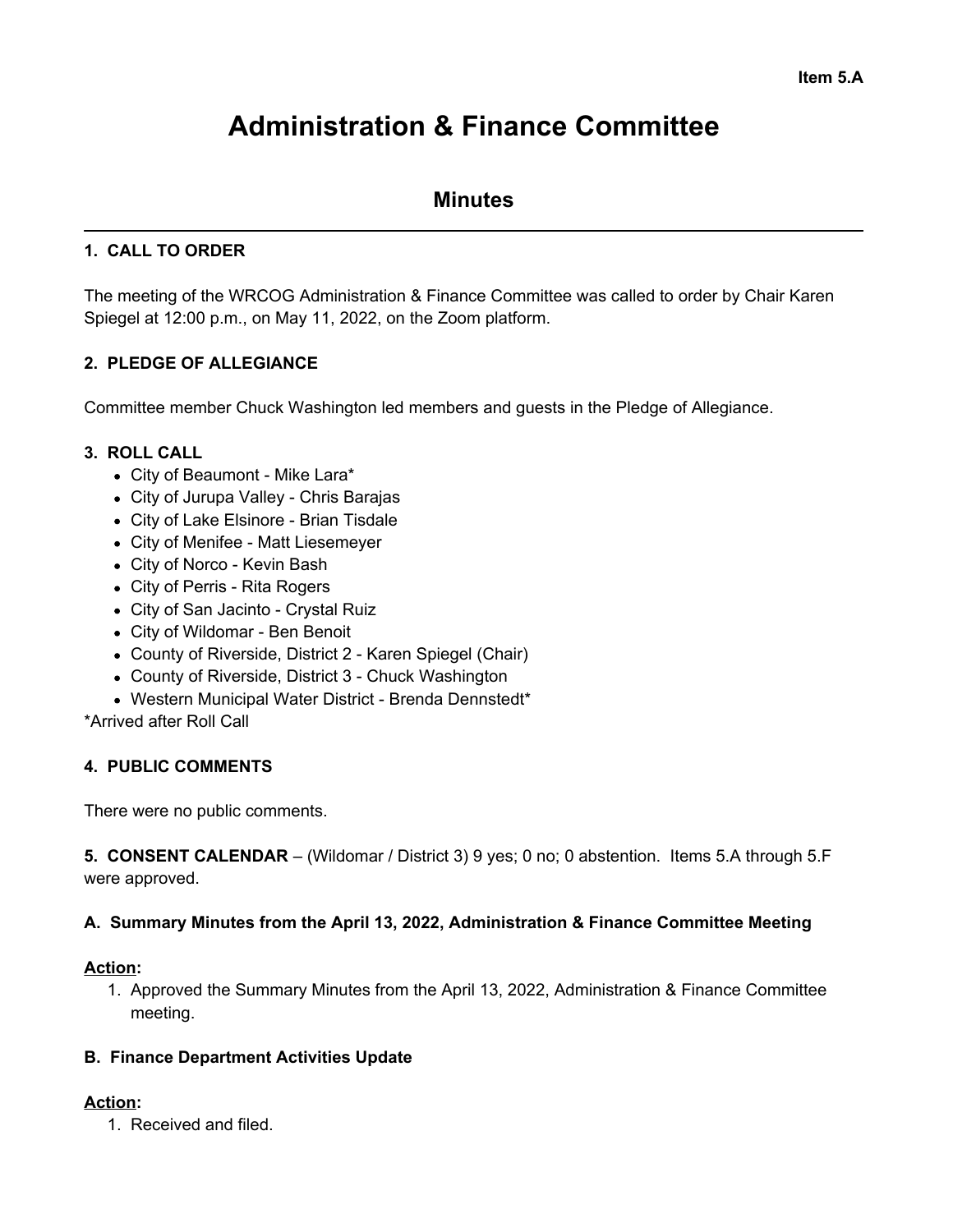## **C. Professional Services Agreements for On-Call Planning Services**

This item was pulled for discussion by Committee member Chuck Washington, who asked staff to explain how the amounts for these items were obtained and how the items were agendized.

Chris Gray, WRCOG Deputy Executive Director, responded that all the the presented agreements relate to activities in the Transportation Department. Approximately 15 to 20 proposals were received in total; staff reviewed the proposals and made the below recommendations. As part of the budget process, staff determined revenues over the next several years and allocated that work to those consultants. In the current fiscal year it is anticipated that TUMF revenues will exceed projections between \$10M to \$20M. LTF funds are coming in above projections. Additionally, there is approximately \$1M in REAP grant funding.

# **Actions:**

- 1. Recommended that the Executive Committee authorize the Executive Director to execute a new On-Call Professional Services Agreement between WRCOG and WSP USA, Inc., for support to WRCOG with transportation planning, general land use and housing planning, and staff support activities and services in an amount not-to-exceed \$600,000, for a term of the Agreement through June 6, 2025.
- 2. Recommended that the Executive Committee authorize the Executive Director to execute a new On-Call Professional Services Agreement between WRCOG and PlaceWorks, Inc., for support to WRCOG with general land use and housing planning support activities and services in an amount not-to-exceed \$400,000, for a term of the Agreement through June 6, 2025.
- 3. Recommended that the Executive Committee authorize the Executive Director to execute a new On-Call Professional Services Agreement between WRCOG and Blais & Associates, for support to WRCOG with grant writing services in an amount not-to-exceed \$400,000, for a term of the Agreement through June 6, 2025.
- 4. Recommended that the Executive Committee authorize the Executive Director to execute a new On-Call Professional Services Agreement between WRCOG and Fehr & Peers, for support to WRCOG with transportation planning services in an amount not-to-exceed \$400,000, for a term of the Agreement through June 6, 2025.
- 5. Recommended that the Executive Committee authorize the Executive Director to execute a new On-Call Professional Services Agreement between WRCOG and National Community Renaissance of California, for support to WRCOG with housing and planning-related services and support activities in an amount not-to-exceed \$350,000, for a term of the Agreement through June 6, 2025.

(District 3 / Menifee) 11 yes; 0 no; 0 abstention. Item 5.C was approved.

# **D. Approval of Professional Services Agreement with Public Financial Management for Investment Management and Advisory Services**

# **Action:**

1. Recommended that the Executive Committee approve an agreement with Public Financial Management to provide investment management and advisory services for WRCOG, starting with Fiscal Year 2022/2023, through Fiscal Year 2024/2025, with an option for the Executive Director to extend services for an additional two fiscal years.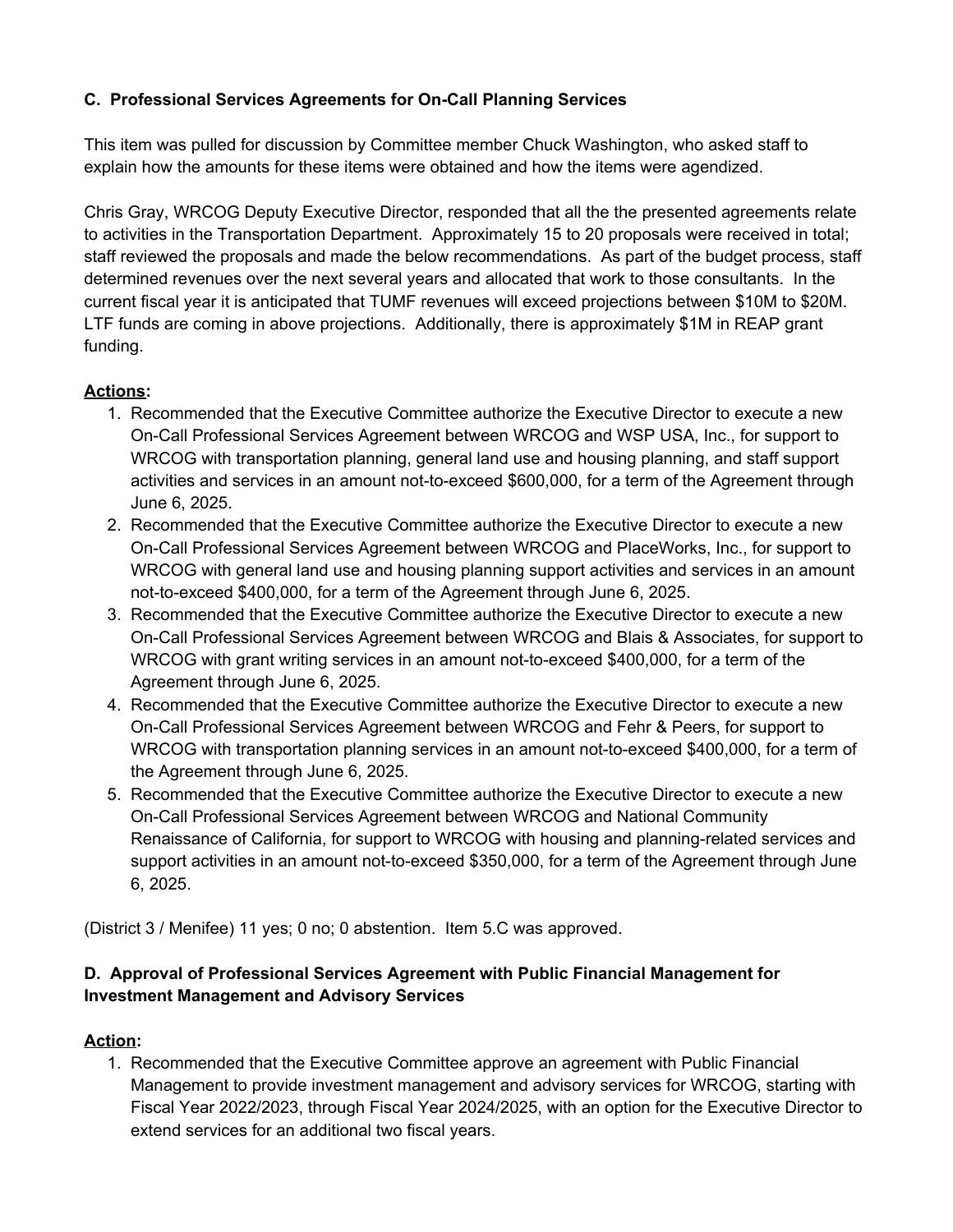## **E. Amendments to Environmental Programs On-Call Professional Services Agreements**

## **Actions:**

- 1. Authorized the Executive Director to execute a First Amendment to the On-Call Professional Services Agreement between WRCOG and OPR Communications, Inc., to extend the term of service to support WRCOG with general used oil, solid waste and recycling activities through June 30, 2024.
- 2. Authorized the Executive Director to execute a First Amendment to the On-Call Professional Services Agreement between WRCOG and Kearns & West, Inc., to extend the term of service to support WRCOG with general used oil, solid waste and recycling activities through June 30, 2024.
- 3. Authorized the Executive Director to execute a First Amendment to the On-Call Professional Services Agreement between WRCOG and MSW Consultants, to support WRCOG with general used oil, solid waste and recycling activities in an amount not to exceed \$150,000 through June 30, 2024.

# **F. Second Amendment to the Professional Services Agreement with PFM Financial Advisory**

## **Action:**

1. Authorized the Executive Director to enter into a Second Amendment to the Professional Services Agreement between WRCOG and PFM Financial Advisors LLC to extend the term of the Agreement to June 30, 2023, and to modify the scope of services and compensation for financial advisory services.

# **6. REPORTS / DISCUSSION**

# **A. Nominations for WRCOG Executive Committee Chair, Vice-Chair, and 2nd Vice-Chair Positions for Fiscal Year 2022/2023**

Dr. Kurt Wilson, WRCOG Executive Director, presented the nominations for discussion.

## **Action:**

- 1. Recommended that the Executive Committee approve the following slate of individuals for leadership positions for Fiscal Year 2022/2023:
	- a. Chair: Crystal Ruiz, Mayor, City of San Jacinto
	- b. Vice-Chair: Chris Barajas, Mayor, City of Jurupa Valley
	- c. 2nd Vice-Chair: Rita Rogers, Council member, City of Perris

(District 3 / San Jacinto) 11 yes; 0 no; 0 abstention. Item 6.A was approved.

# **B. Western Riverside County Energy Resilience Plan Activities Update**

Daniel Soltero, WRCOG Program Manager, reported that the Western Riverside County Energy Resilience Plan will assess subregional critical facilities and identify the feasibility of implementing future energy resilience improvements in order to maintain power at the facility during outages at the facility. These could be disaster evacuation centers, cool centers, senior centers, and water, sewer, transportation, and telecommunications infrastructure. A feasibility analysis of three sites across the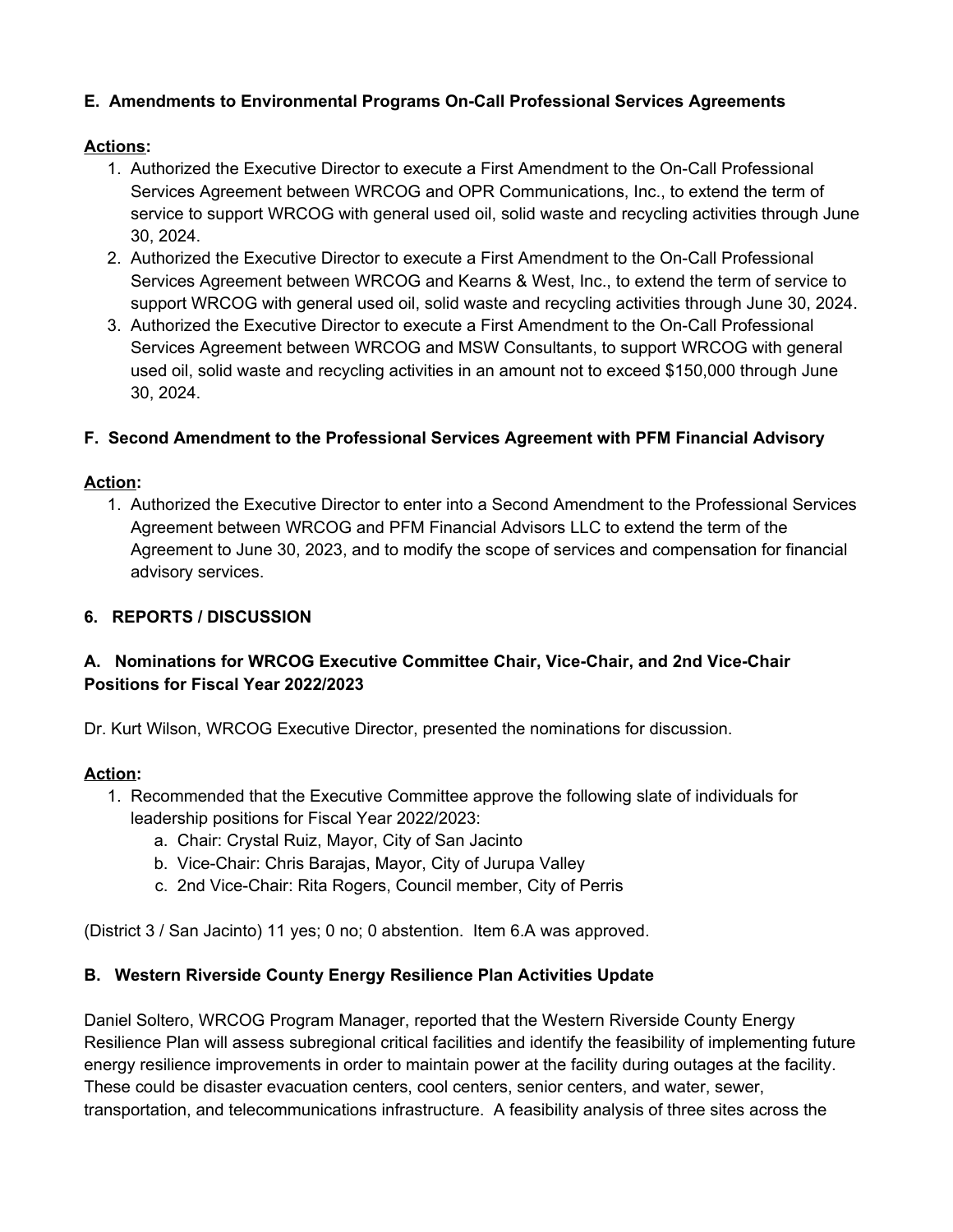subregion will be conducted in order to identify microgrid and energy resiliency options.

A facility prioritization matrix was developed, which provides information to assist with selecting those sites which could be subject to further study. The matrix can also be used by other agencies to rank and prioritize their facilities for energy resilience improvements. The matrix takes into consideration each facility's characteristics and operational needs, climate and environmental hazards of the area, and social vulnerabilities for the local population.

An Advisory Group consisting of representatives from five member agencies was convened to provide feedback and validation on the facility prioritization matrix, as well as to assist staff select the three sites for the technical study. The feedback provided included a desire to select three different types of facilities and facilities that are commonly found in other agencies, to avoid the duplication of efforts with the study being conducted by the University of California, Riverside (UCR), on water distribution facilities, and to focus on areas of existing inequities and disadvantaged communities. The three sites selected for the technical study include the City of Banning's Wastewater Reclamation Plant, the City of Jurupa Valley's Fire Station 16, and the City of Menifee's Kay Ceniceros Senior Center.

WRCOG entered into a Professional Services Agreement with UCR Center for Environmental Research and Technology to conduct a resilience study of certain Western Municipal Water District water facilities to increase resilience against power outages and maintain water delivery. This project is being funded through the same California Resilience Challenge grant that is being used to develop the Western Riverside County Energy Resilience Plan.

Next steps include the review of data, proceeding with the technical study and the three above mentioned locations, holding a workshop to discuss the results, and to commence with the resilience study.

## **Action:**

1. Received and filed.

# **C. Presentation from the Building Industry Association (BIA) of Southern California - Riverside County Chapter**

Lou Monville, BIA, expressed concerns in the underlying data that impacts a lot of work already done regarding several current SCAG efforts.

Jennifer Hernandez, indicated that SB 375 requires that along side the Regional Transportation Plan (RTP), the region has to develop a Sustainable Communities Strategy (SCS). Current SCAG efforts of concern include the process to develop data for the RTP/SCS, the Greenprint, and the Regional Advanced Mitigation Program. After a lot of negotiations with SCAG, the BIA did reach accommodation to embrace Connect SoCal.

SCAG has made modifications to local general plans as part of an overall goal to put new housing near transit; for many parts of the region, transit is only a bus stop. The BIA reviewed the model Traffic Analysis Zones (TAZ) maps and discovered that two areas within the City of Lake Elsinore and the City of Menifee. They noted that SCAG had modified the land use data provided by the cities for use in the RTP/SCS.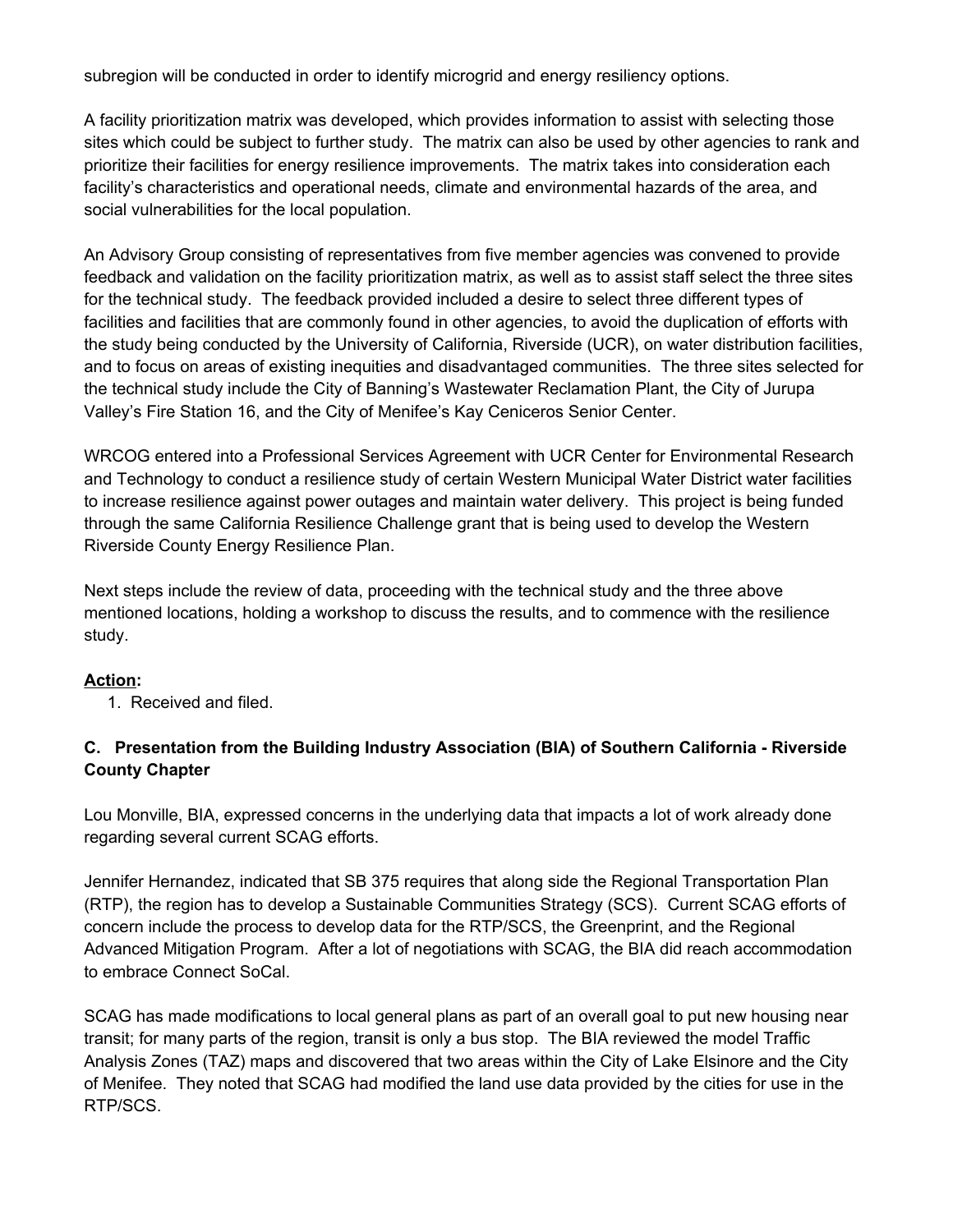The legal significance was negated by the BIA and SCAG leadership agreed that the TAZ maps could not be used in a CEQA context, and were not intended to interfere with local control. When SCAG re-ran its vehicle miles traveled models in a way that was more respectable with legal plans, it was determined that there really wasn't much of a change at all. This happened in all counties and all cities within SCAG's region.

Greenprint was created and is a series of data sets created by a grouping of non-profits from the Bay Area to create a different planning framework what is more focused on land conservation, park expansion, urban gardens, etc. Greenprint's data layers applies to both existing built out environments and cities as well as unincorporated county lands.

Unfortunately, Greenprint was expanded to a planning tool for land use, housing, economic development, and infrastructure and was set up with a CEQA phrase of "best available scientific data." Once data is noted as such, it must be considered as part of the CEQA process; failure to consider it is a CEQA reopener and flaw. There were 166 data sets that were elevated into Greenprint as best available scientific data by SCAG staff.

The BIA asks that the WRCOG elected officials bring much more focus on SCAG activities that may undermine rather than advance regional and local control over housing and infrastructure, as well as other economic activities.

Committee member Crystal Ruiz asked where cities can obtain this information.

Chris Gray, WRCOG Deputy Executive Director, indicated that the data presented today is from the old plan; SCAG is currently developing a new plan.

Mrs. Hernandez indicated that the current plan will still be in affect for a couple more years. The concept of Regional Advance Mitigation Planning (RAMP) is that regional transportation plans are severely underfunded and delayed. RAMP is supposed to get the California Department of Fish and Wildlife and the U.S. Fish and Wildlife Services aligned on mitigation requirements for transportation projects so they can be more accurately budgeted.

Committee members were instructed to reach out to Mr. Monville or Mrs. Hernandez for city-level information.

## **Action:**

1. Received and filed.

## **D. Fiscal Year 2022/2023 Budget Development**

Dr. Kurt Wilson, WRCOG Executive Director, reported that WRCOG's Fiscal Year 2022/2023 budget document has been completed. This document is a major change in layout from prior budgets and provides greater visibility and context to the Agency's financial position.

Four Programs will end in the upcoming fiscal year. The I-REN is anticipated to fully launch this upcoming year and includes one new position. Three WCE positions were removed. The Clean Cities Program budget includes one new position.